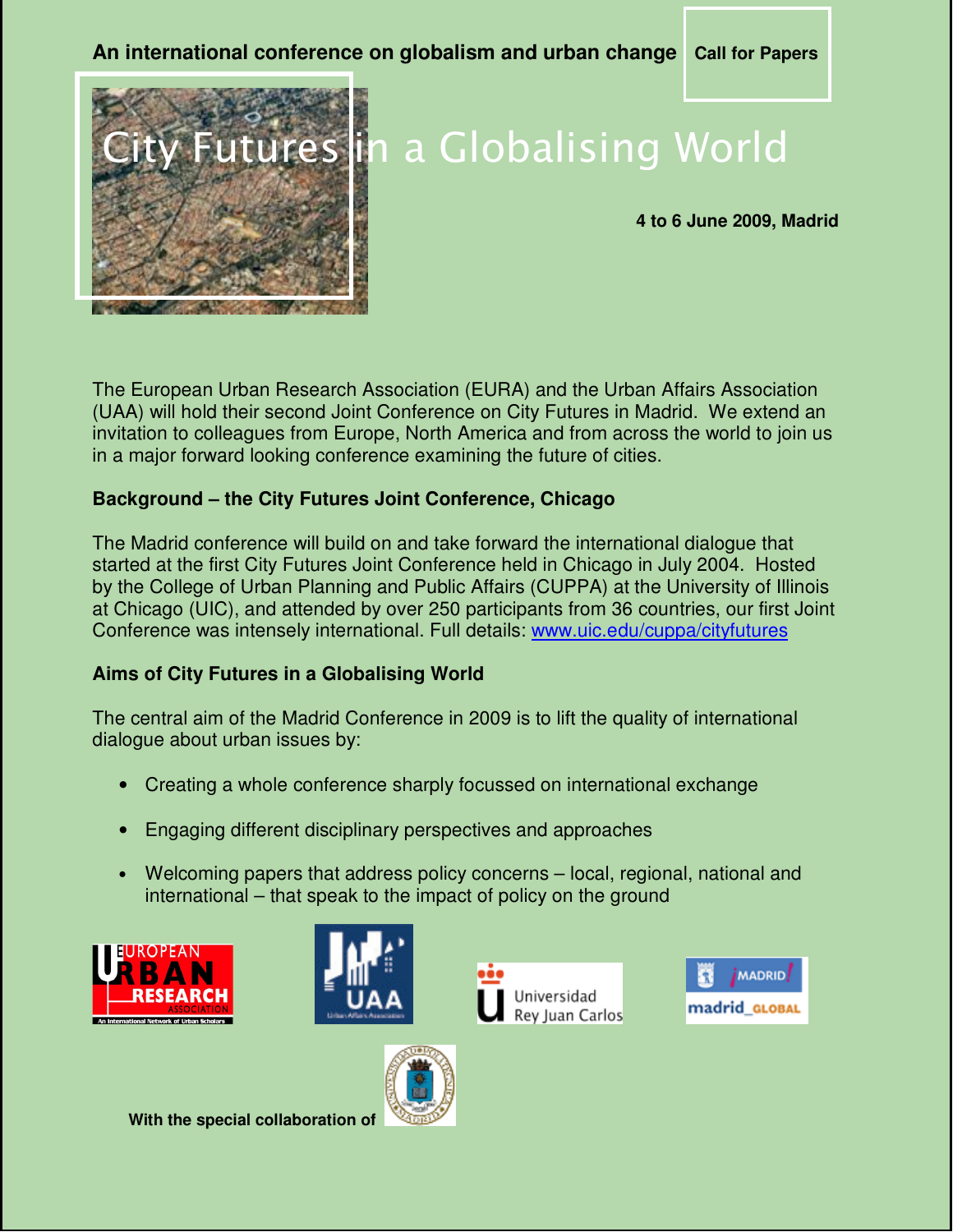# **Conference Themes**

This conference calls for papers relating to one or more of the following themes. We welcome scholars from diverse disciplines as well as practitioners.

#### **- Climate change, resource use, and urban adaptation**

How sustainable are modern cities? What policies are being introduced to tackle climate change?

# **- - Knowledge and technology in urban development**

How are cities harnessing knowledge and technology to increase the quality of life for their citizens? Whither local economic development in a rapidly changing world?

# **- - Community development, migration and integration in urban areas**

How are cities coping with rapid population movements – both into and out of cities? What are the implications for housing, urban regeneration and community building of international population shifts?

# **- Urban governance and city planning in an international era**

Sound city governance and urban planning are critical to urban success. What are the implications of current trends for political and managerial leadership? How should cities position themselves internationally?

# **- Architecture and the design of the public realm**

The quality of architecture and urban design affects the quality of life in cities. What innovations are taking place in urban design and planning at street level? Are cities redesigning themselves to cope with new challenges relating to, for example, public safety?

# **Madrid – world-class city**

Madrid, the largest city in Southern Europe, with more than 3.1 million people (6.5 in the metropolitan area), is a vibrant, dynamic metropolis, with a dense cultural and social life. Madrid is today an important cultural, university, scientific and financial centre, and the main hub between Europe and Latin America.

The conference will take place in the Municipal Training Centre of Madrid City, a splendid building in the heart of the City (close to the Alonso Martinez Metro Station). Recently renovated this facility is purpose designed for international events.

# **Outline Programme**

The conference will start at 10:00 am. on 4 June and will finish at lunch time on 6 June.